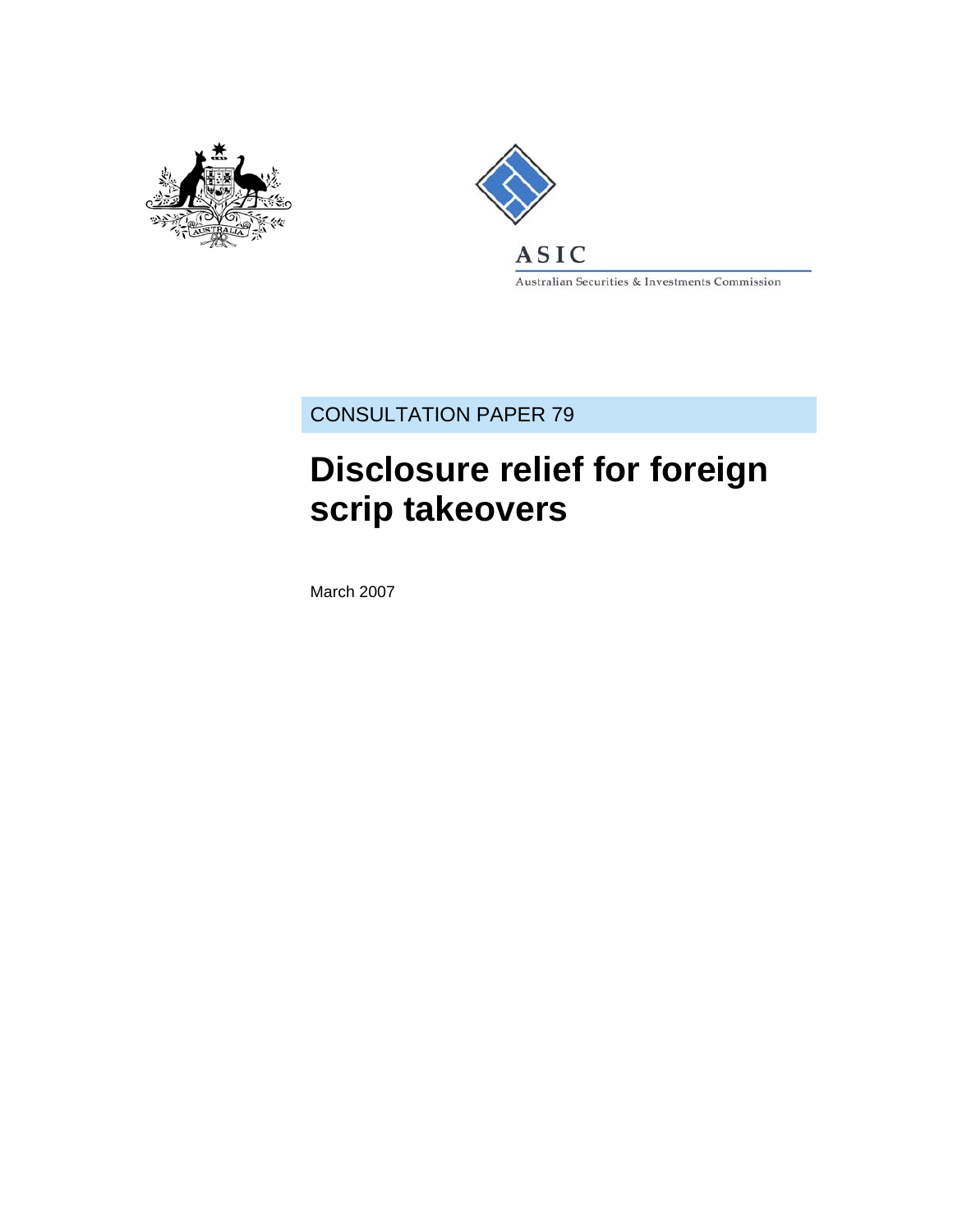#### **Your comments**

**You are invited to comment on the proposals and issues for consideration in this paper, including the explanation sections.** 

**We will not treat your submission as confidential unless you specifically request that we treat the whole or part of your submission as confidential.** 

**Comments are due by Friday 4 May 2007 and should be sent to:** 

**Anthony Graham Senior Lawyer Regulatory Policy Branch Australian Securities & Investments Commission GPO Box 9827 Melbourne VIC 3001 facsimile (03) 9280 3306** 

**You can also contact the ASIC Infoline on 1300 300 630 for information and assistance.**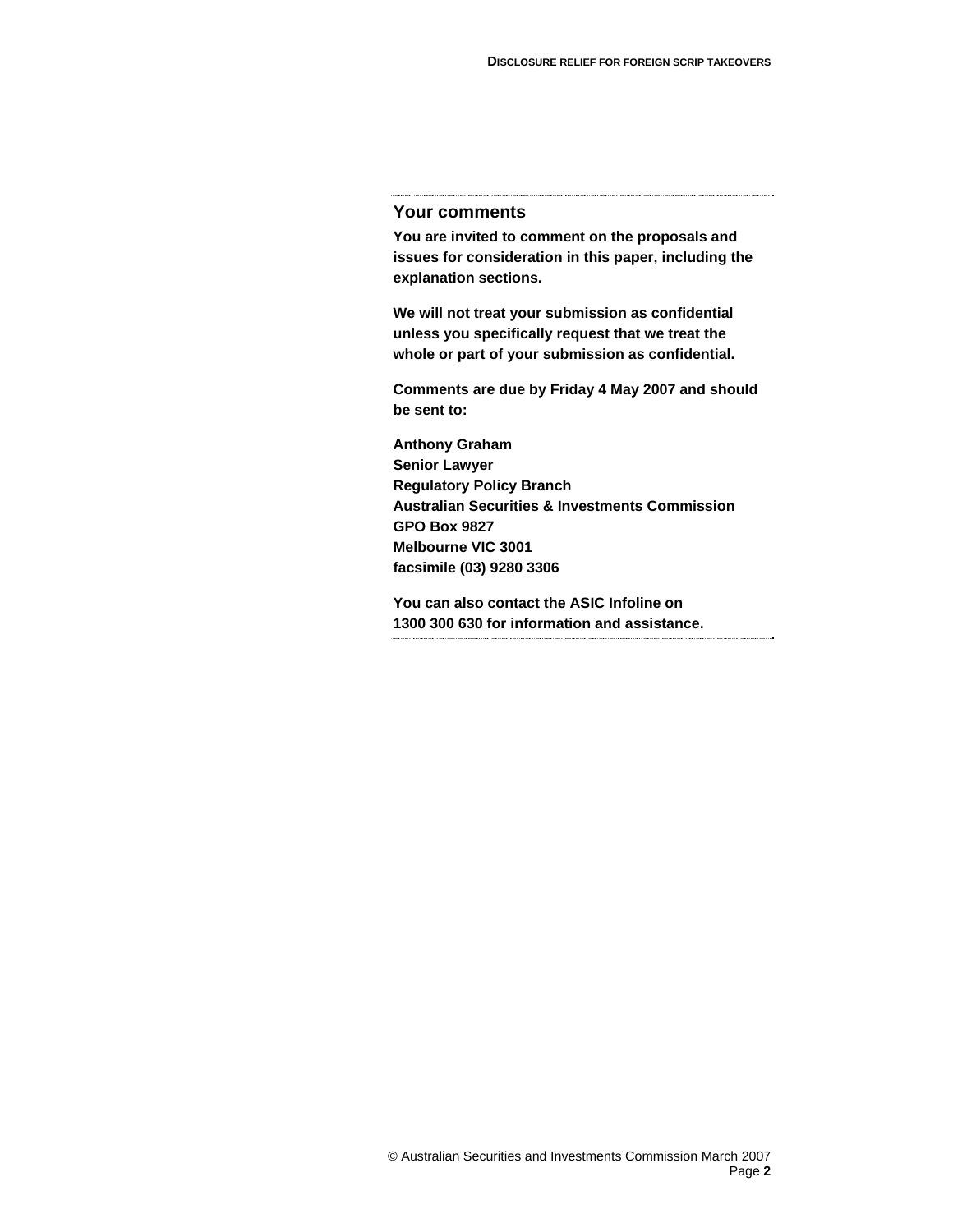# **What this paper is about**

**1** This paper sets out our proposals to give relief from the requirement to prepare a prospectus or PDS when securities are offered as consideration under a foreign regulated takeover.

> Note: 'Foreign regulated takeover' and other key terms are defined in the 'Key terms' section towards the end of this paper.

**2** The requirement to prepare a prospectus or PDS may deter a bidder from offering securities to Australian members of a target as an alternative to cash consideration. This means that Australian members may be deprived of the ability to receive their consideration in the form of securities. Removing the requirement to prepare a prospectus or PDS could allow Australian members to receive the same offer as their foreign counterparts and provide them with the opportunity to accept their consideration in securities rather than only in cash.

#### **Contents**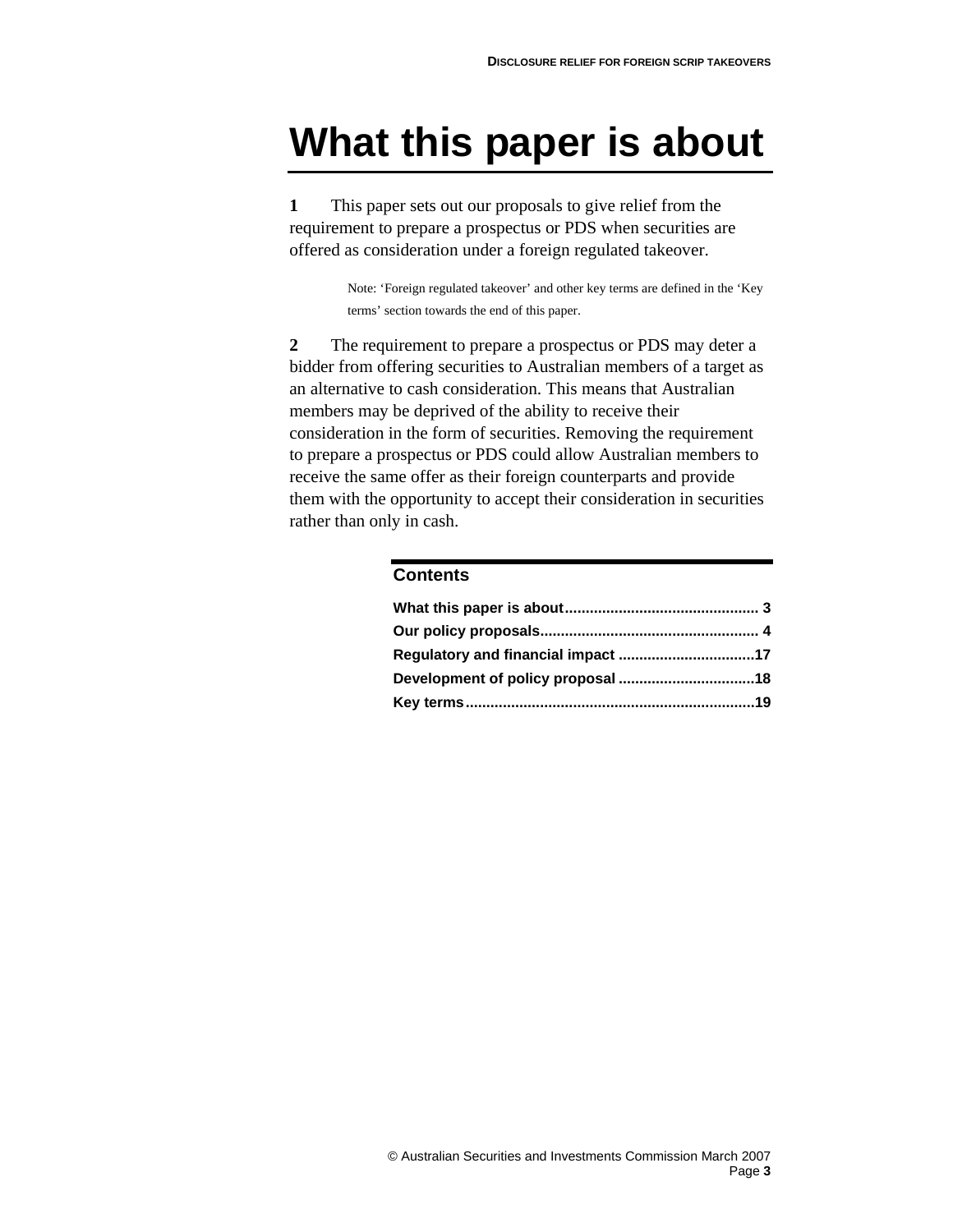# **Our policy proposals**

# **Policy proposal Your feedback**

# **Prospectus and PDS relief**

**A1** We propose to grant class order relief from the prospectus and PDS requirements for foreign scrip takeovers where:

- (a) Australian residents hold no more than 10% of the bid class securities (see paragraph A3);
- (b) the bid class securities are quoted on an approved foreign market and the takeover is regulated in the jurisdiction of an approved foreign market (see paragraph A4);
- (c) the bidder takes all reasonable steps to ensure the takeover is carried out in accordance with applicable regulatory requirements (see paragraph A5);
- (d) if a bid document is provided to non-Australian offerees, the document (or an English translation if necessary) is sent to Australian offerees (see paragraph A6); and
- (e) offers made to Australian offerees are on terms that are at least as favourable as those made to non-Australian offerees (see paragraph A7).

If we grant this relief, we propose to revoke Class Order [CO 00/185] *Foreign securities*.

**A2** We propose to grant the above relief from:

- (a) Parts 6D.2 and 6D.3 or s1012B and 1012C of the Corporations Act (whichever is relevant) for offers or issues of securities under foreign scrip takeovers; and
- (b) the requirement to prepare a prospectus or PDS for the on-sale of securities which have been issued under a foreign scrip takeover in the circumstances described in s707(3) or

**A1Q1** To what extent are bidders currently deterred from extending foreign scrip takeovers to Australian offerees? Would the proposed relief increase the likelihood of bidders offering securities as consideration to Australian offerees?

**A1Q2** Does the proposed relief raise any investor protection issues?

**A1Q3** Would it be possible to impose fewer conditions while providing Australian offerees with an appropriate level of protection? Give details.

**A1Q4** Should there be any additional conditions?

**A1Q5** Should we grant relief on a case-by-case basis rather than by class order?

**A1Q6** Is there a benefit in retaining [CO 00/185] for foreign scrip takeovers where Australian residents hold more than 10% of the bid class securities?

**A2Q1** Is relief from any other provisions required?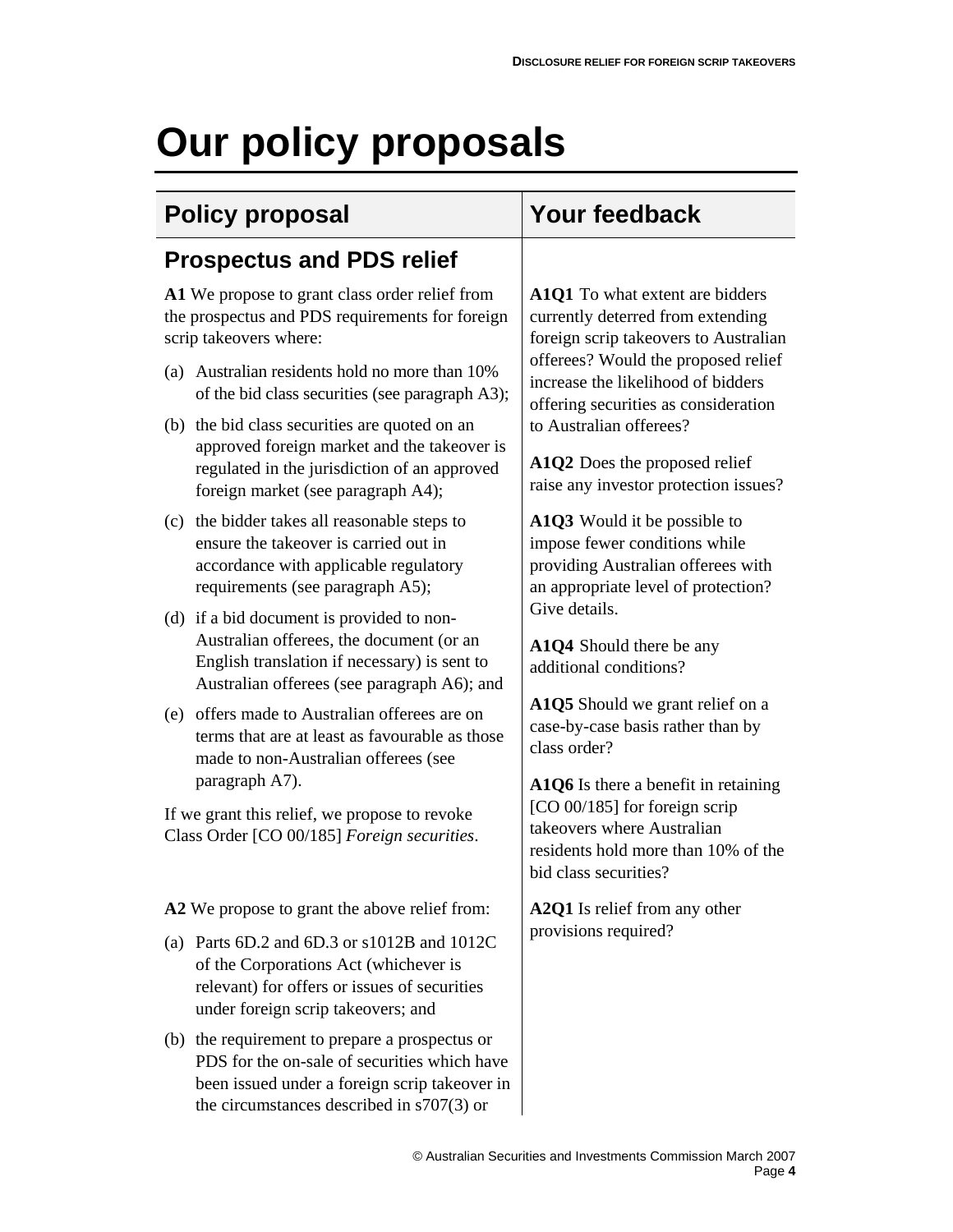# Policy proposal **Your feedback**

1012C(6).

Note: We also propose to provide licensing relief for general advice provided under a bid document for a foreign regulated takeover (see paragraph A9).

## **Prescribed threshold for Australian holdings**

**A3** We propose that relief will be available only if Australian residents hold no more than 10% of the bid class securities. Whether securities are held by Australian residents will be determined:

- (a) by reference to:
	- (i) the address of the ultimate beneficial owner of the securities where this is revealed by:
		- (A) publicly available reports of beneficial ownership in the jurisdiction of incorporation of the target or in the jurisdiction of an approved foreign market on which the securities are quoted; or
		- (B) information otherwise known to the bidder; or
	- (ii) where the address of the ultimate beneficial owner is not known, the address recorded in the register of members of the target in respect of the securities; and
- (b) as at the date for identifying security holders to whom the bidder must send details of the foreign scrip takoever offer or, if there is no such date, the date on which offers are first made by the bidder.

**A3Q1** Should the prescribed threshold for Australian residents be different?

**A3Q2** Should we set a lower limit to the prescribed threshold so that our relief would only apply where Australian residents hold a minimal proportion of securities (e.g. 3%)?

**A3Q3** Would a threshold higher than 10% threaten investor safeguards? For example, if there were a higher threshold, could this encourage foreign bidders to misuse the relief by making offers of securities to Australian residents where those offers were not merely incidental to the foreign scrip takeover? Give details.

**A3Q4** Have Australian residents been excluded from any foreign scrip takeovers in circumstances where they collectively held more than 10% of the bid class securities?

**A3Q5** How common is it for Australian residents to hold foreign securities through a nominee who is not located in Australia or the jurisdiction of the target?

**A3Q6** Would it be preferable to replace the proposed method for determining the holdings of Australian residents with a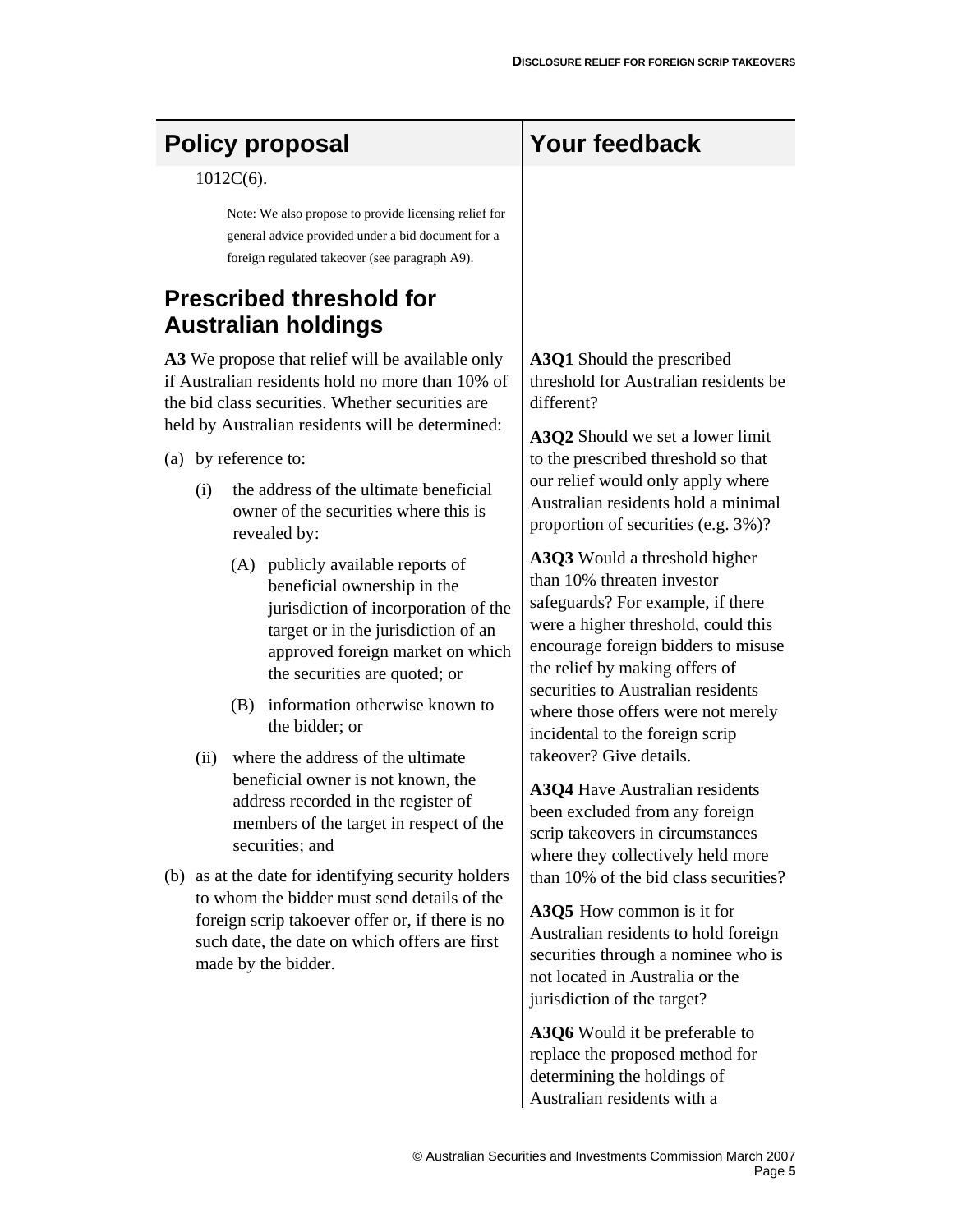|                                                                                                                                                          | <b>Your feedback</b>                                                                                                                                                                                                                                                                                                                                                                                                                          |  |
|----------------------------------------------------------------------------------------------------------------------------------------------------------|-----------------------------------------------------------------------------------------------------------------------------------------------------------------------------------------------------------------------------------------------------------------------------------------------------------------------------------------------------------------------------------------------------------------------------------------------|--|
| <b>Policy proposal</b>                                                                                                                                   |                                                                                                                                                                                                                                                                                                                                                                                                                                               |  |
|                                                                                                                                                          | requirement that bidders must<br>believe on reasonable grounds that<br>Australian residents are the<br>beneficial owners of no more than<br>10% of securities? What factors<br>might constitute reasonable<br>grounds? Is there another way to<br>calculate the holdings of Australian<br>residents that takes into account that<br>securities may be held by foreign<br>nominees and that will be viable in<br>all approved foreign markets? |  |
|                                                                                                                                                          | A3Q7 Is the proportion of bid class<br>securities held by Australian<br>residents the appropriate<br>quantification method for the<br>proposal? For example, would a<br>more appropriate measure be a<br>proportion of:                                                                                                                                                                                                                       |  |
|                                                                                                                                                          | (a) securities offered under the<br>takeover to Australian<br>residents; or                                                                                                                                                                                                                                                                                                                                                                   |  |
|                                                                                                                                                          | (b) securities in the main class held<br>by Australian residents?                                                                                                                                                                                                                                                                                                                                                                             |  |
|                                                                                                                                                          | A3Q8 Should securities to which<br>the bidder and its associates are<br>entitled be excluded from the<br>calculation?                                                                                                                                                                                                                                                                                                                         |  |
|                                                                                                                                                          | A3Q9 Should the proportion of<br>securities held by Australian<br>residents be determined at some<br>other time, such as the date the<br>foreign scrip takeover is<br>announced?                                                                                                                                                                                                                                                              |  |
| <b>Approved foreign market</b>                                                                                                                           |                                                                                                                                                                                                                                                                                                                                                                                                                                               |  |
| A4 We propose that the bid class securities must<br>be quoted on an approved foreign market and the<br>takeover must be regulated in the jurisdiction of | A4Q1 Is the requirement for bid<br>class securities to be quoted on an<br>approved foreign market appropriate                                                                                                                                                                                                                                                                                                                                 |  |

an approved foreign market. For the current list  $\parallel$  given that Australian residents may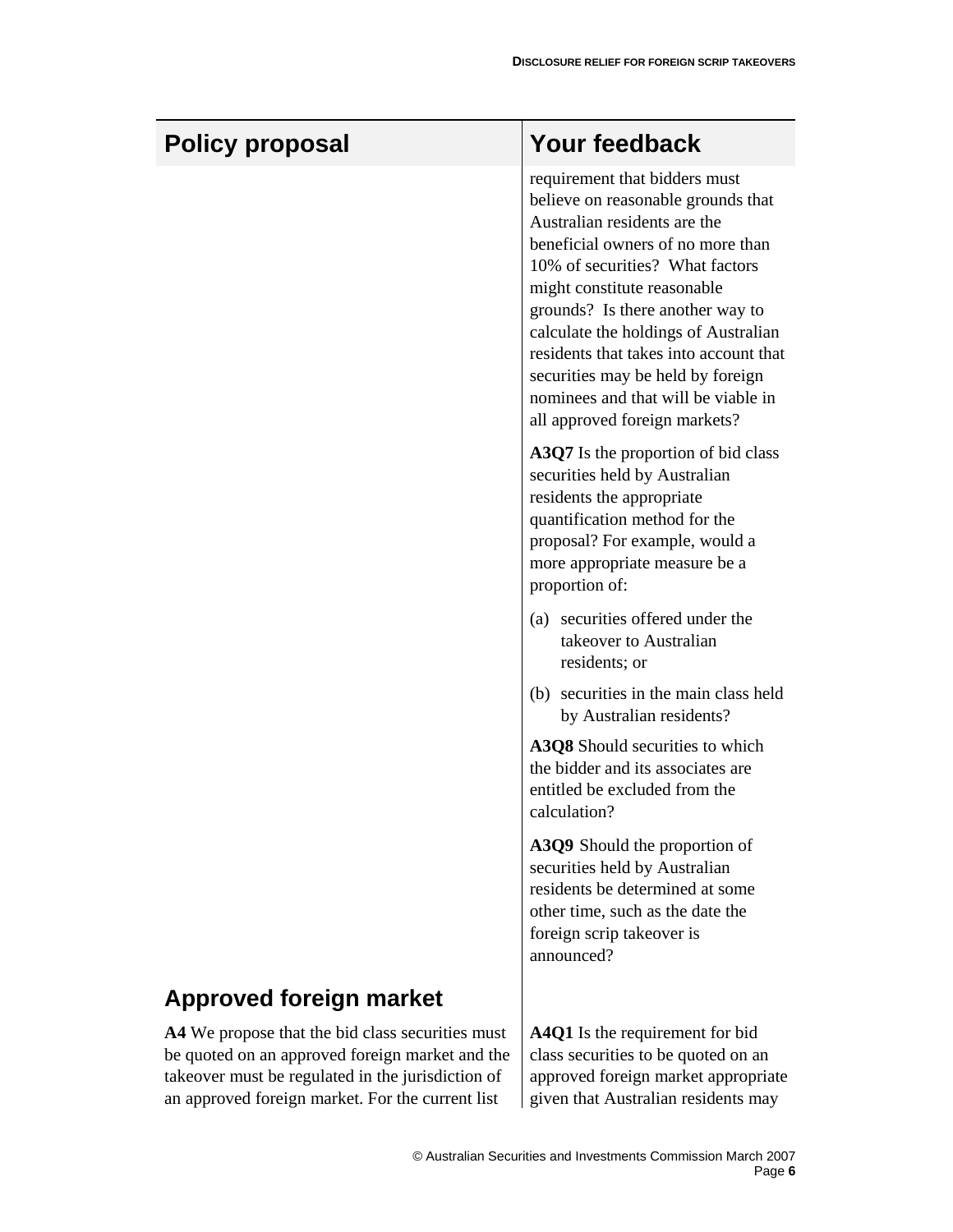| <b>Policy proposal</b>                                                                                                                                                          | <b>Your feedback</b>                                                                                                                                                                                                                                    |
|---------------------------------------------------------------------------------------------------------------------------------------------------------------------------------|---------------------------------------------------------------------------------------------------------------------------------------------------------------------------------------------------------------------------------------------------------|
| of approved foreign markets, see paragraph 17 of<br>the Explanation section of this paper.                                                                                      | have decided to purchase bid class<br>securities that are not quoted on an<br>approved foreign market? Should<br>case-by-case relief apply where bid<br>class securities are not quoted on an<br>approved foreign market? What<br>factors are relevant? |
|                                                                                                                                                                                 | A4Q2 Should we require that the<br>securities offered as consideration<br>must be quoted on an approved<br>foreign market instead of the bid<br>class securities?                                                                                       |
|                                                                                                                                                                                 | A4Q3 Should we require that the<br>securities offered as consideration<br>must be quoted on an approved<br>foreign market as well as the bid<br>class securities?                                                                                       |
| <b>Foreign regulatory compliance</b>                                                                                                                                            |                                                                                                                                                                                                                                                         |
| A5 We propose that the bidder must take all<br>reasonable steps to ensure that the foreign scrip<br>takeover is carried out according to applicable<br>regulatory requirements. | A5Q1 Is requiring the bidder to take<br>all reasonable steps sufficient to<br>ensure compliance?                                                                                                                                                        |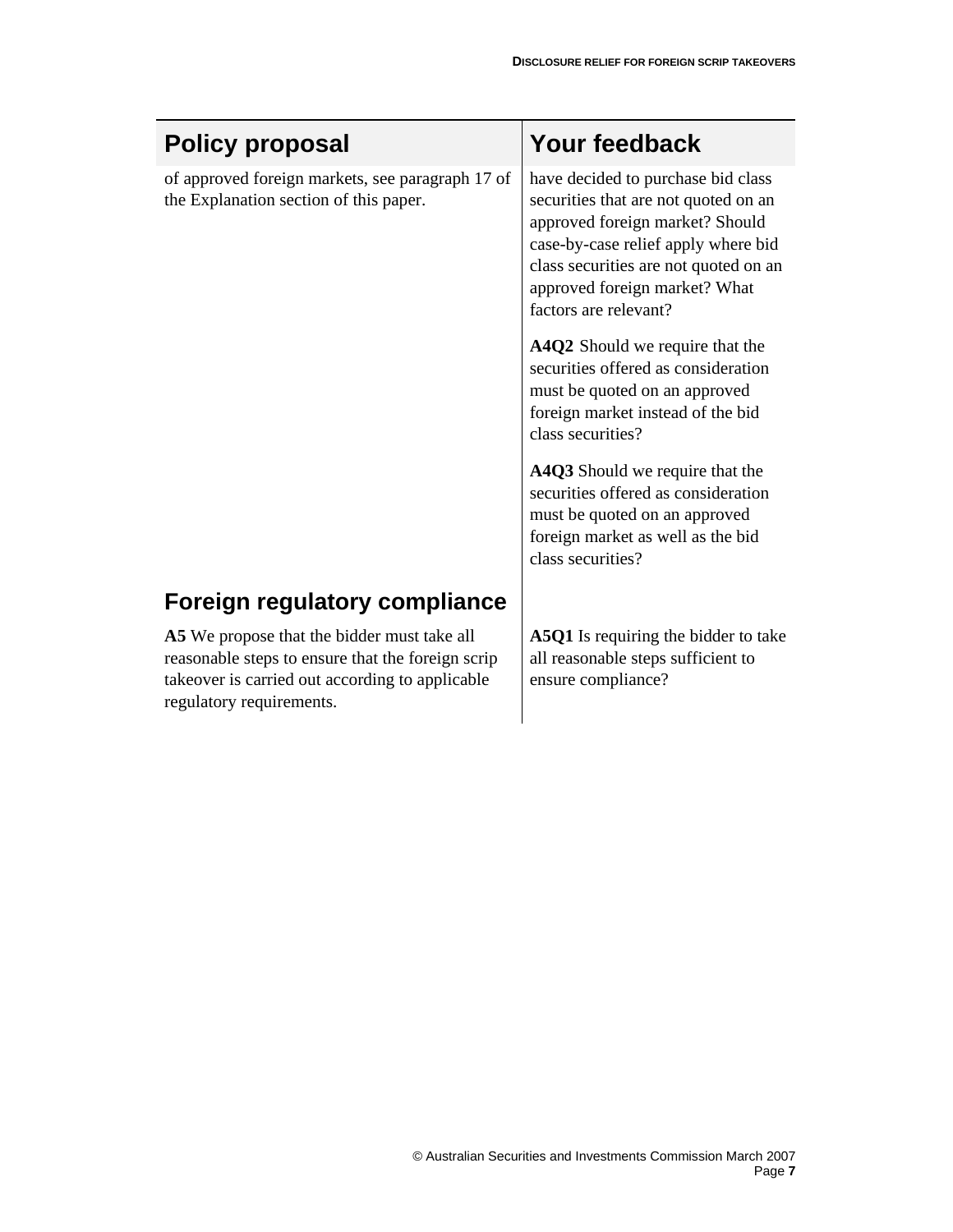| <b>Policy proposal</b>                                                                                                                                                                                         | Your feedback                                                                                                                                |
|----------------------------------------------------------------------------------------------------------------------------------------------------------------------------------------------------------------|----------------------------------------------------------------------------------------------------------------------------------------------|
| <b>Information requirement</b>                                                                                                                                                                                 |                                                                                                                                              |
| A6 We propose that any bid document connected<br>with the foreign scrip takeover must be:<br>(a) translated into English if necessary; and<br>(b) sent to Australian offerees.                                 | <b>A6Q1</b> Is it appropriate to require the<br>bid document to be translated into<br>English?                                               |
|                                                                                                                                                                                                                | A6Q2 Would it be preferable to<br>require the bid document to be<br>provided in:                                                             |
|                                                                                                                                                                                                                | English if an English version<br>(a)<br>is available; and                                                                                    |
|                                                                                                                                                                                                                | (b)<br>otherwise, in the language<br>typically used by the target to<br>communicate with its security<br>holders?                            |
|                                                                                                                                                                                                                | A6Q3 Should the bidder be<br>permitted to post the documents on<br>the internet rather than sending them<br>to Australian offerees?          |
| <b>Equality requirement</b>                                                                                                                                                                                    |                                                                                                                                              |
| A7 We propose that offers made to Australian<br>offerees under the foreign scrip takeover must be<br>on terms that are no less favourable to Australian<br>offerees than those applicable to foreign offerees. | A7Q1 Is this requirement<br>appropriate? Does it raise any<br>investor protection issues?                                                    |
|                                                                                                                                                                                                                | A7Q2 Should we require that offers<br>made to Australian offerees are<br>made on identical terms to those<br>applicable to foreign offerees? |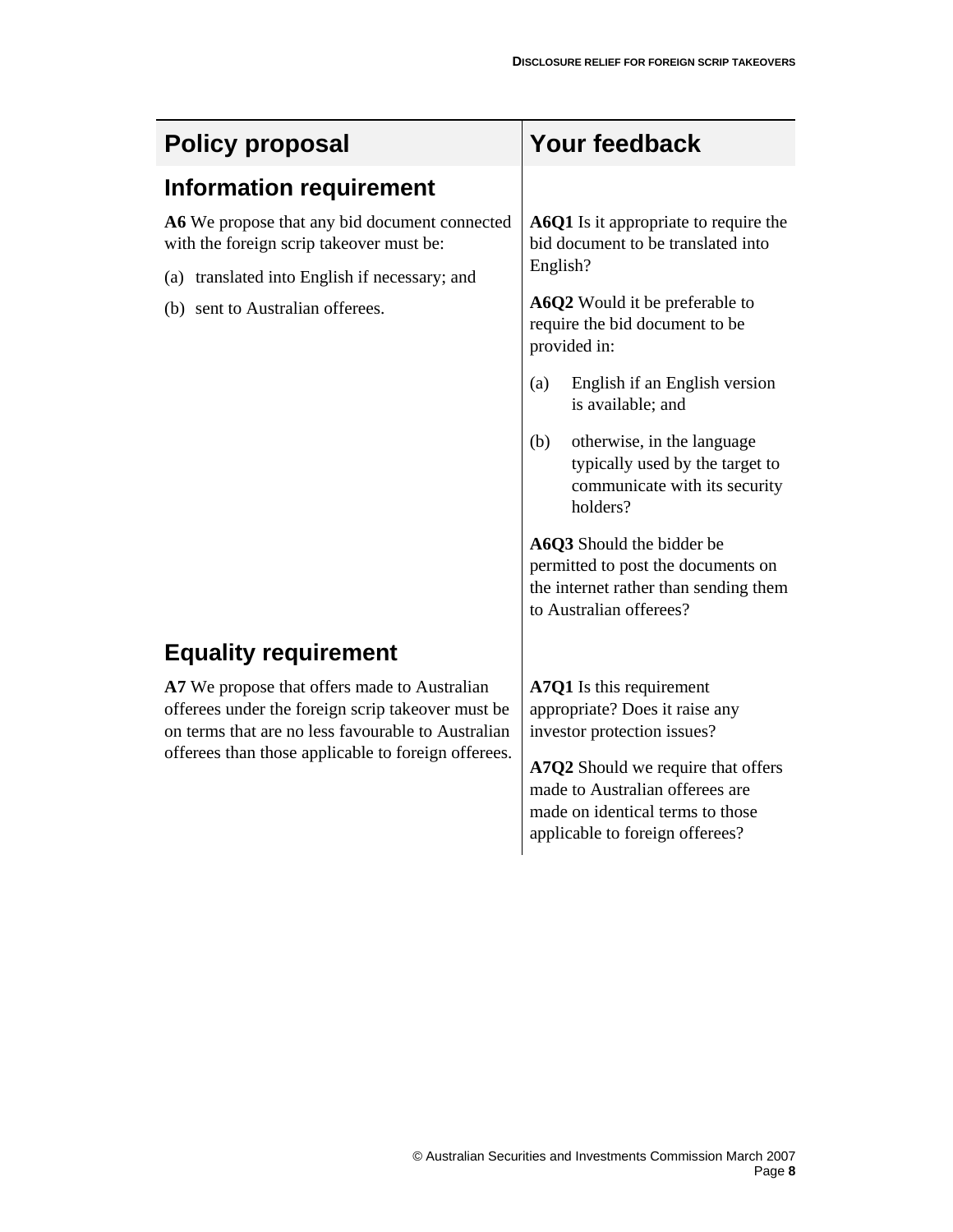# Policy proposal **Your feedback**

### **Disclaimer**

**A8** We do not propose to require that the bid document sent to Australian offerees must contain statements to the effect that:

- (a) the bid is conducted under the laws of a foreign jurisdiction; and
- (b) the rights and remedies available to Australian offerees will be different from those available under the Corporations Act.

**A8Q1** Can we assume that Australian offerees would generally understand that foreign takeovers are not generally governed by Australian regulation? Would a disclaimer be useful?

**A8Q2** If a disclaimer would be useful, should we prescribe other details of what it should contain, such as that financial statements included in the document may not be prepared in accordance with Australian accounting standards? If so, what information should it contain?

# **Licensing relief**

**A9** We propose to grant class order relief so that a person will not be required to hold an AFSL for the provision of general advice that is contained in a bid document for a foreign regulated takeover (whether cash or scrip) where:

- (a) the takeover is regulated in the jurisdiction of an approved foreign market; and
- (b) the bid document is required to be provided under regulations governing the conduct of the takeover.

**A9Q1** Does the proposed relief raise any consumer protection issues?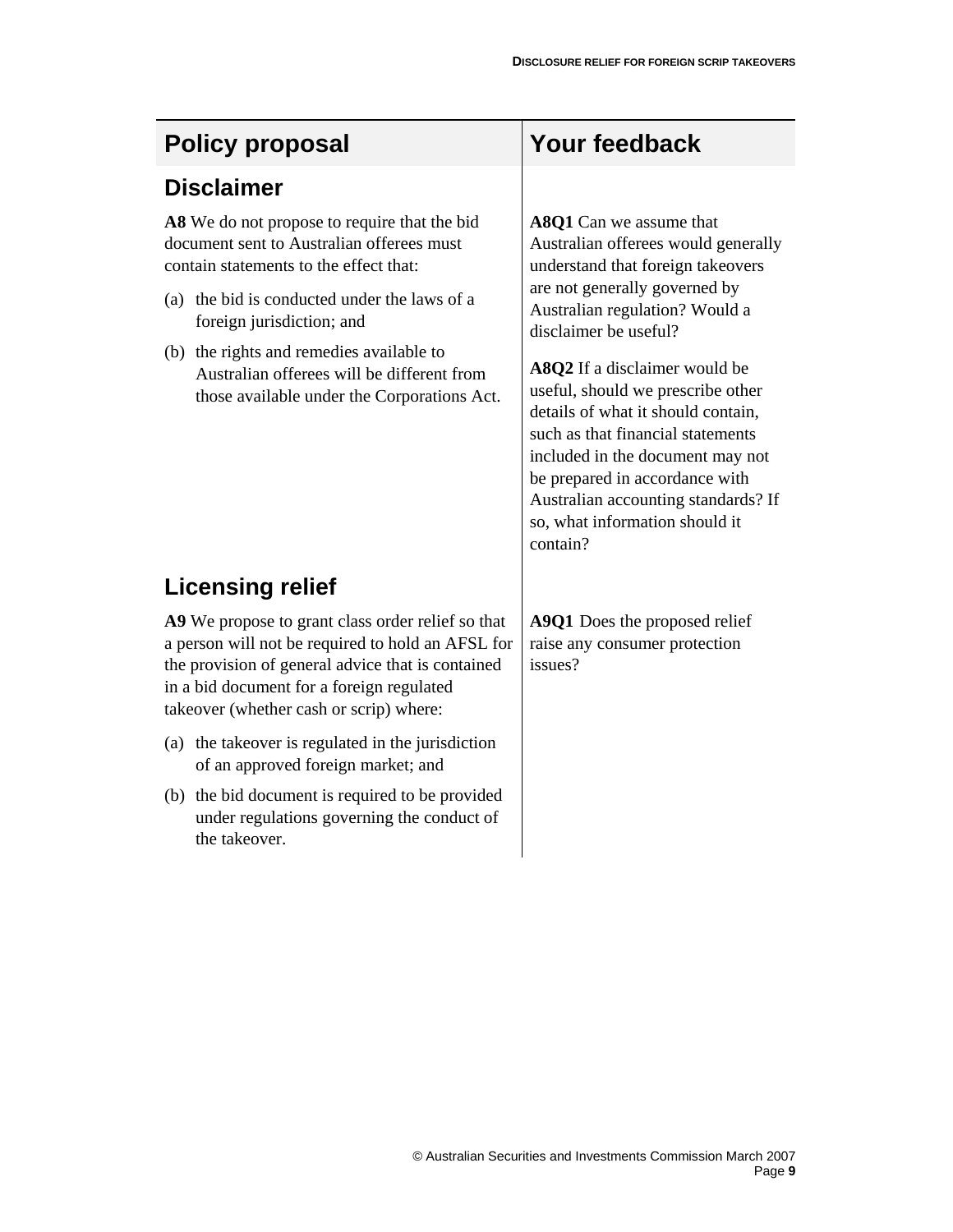# **Explanation**

# **Prospectus and PDS relief**

### *Why is relief needed?*

**1** Bidders frequently offer securities as the consideration, or as an alternative to cash consideration, in takeover transactions. The securities offered will usually be shares in the bidder or a related body corporate.

**2** Unless an exception applies, an offer of securities received in Australia cannot be made without an Australian prospectus or PDS: see Ch 6D and Pt 7.9 of the Corporations Act. One of these exceptions is if the offer is accompanied by an Australian bidder's statement: s708(18) and 1012D(7). This is because the bidder's statement must meet the content requirements for prospectuses or PDSs if securities are being offered as consideration:  $s636(1)(g)$  and (ga). However, a foreign offer document is not a bidder's statement and, without relief, offers of securities to Australian residents as part of a foreign scrip takeover will need a prospectus or PDS.

**3** Class Order [CO 00/185] provides limited, mostly procedural relief from Ch 6D for an offer for the issue or sale of securities in connection with a foreign scrip takeover where:

- (a) the securities offered are quoted, or are reasonably expected to soon be quoted, on an approved foreign market;
- (b) the terms and conditions of the offers made to Australian offerees are the same as those made to other offerees in the same class;
- (c) Australian offerees are provided with the same offer documents as all other offerees (with English translations where necessary), modified to include any additional information necessary for compliance with Ch 6D; and
- (d) the offer complies with all legislative requirements and operating rules of the bidder's home jurisdiction and market.

**4** Class Order [CO 00/185] does not provide any substantive relief from the prospectus or PDS requirement for foreign scrip takeovers. If we give the substantive relief proposed in this paper, we intend to revoke [CO 00/185].

### *Why should relief be granted?*

**5** The requirement to prepare a prospectus or PDS may mean that a foreign bidder decides not to offer securities to Australian members of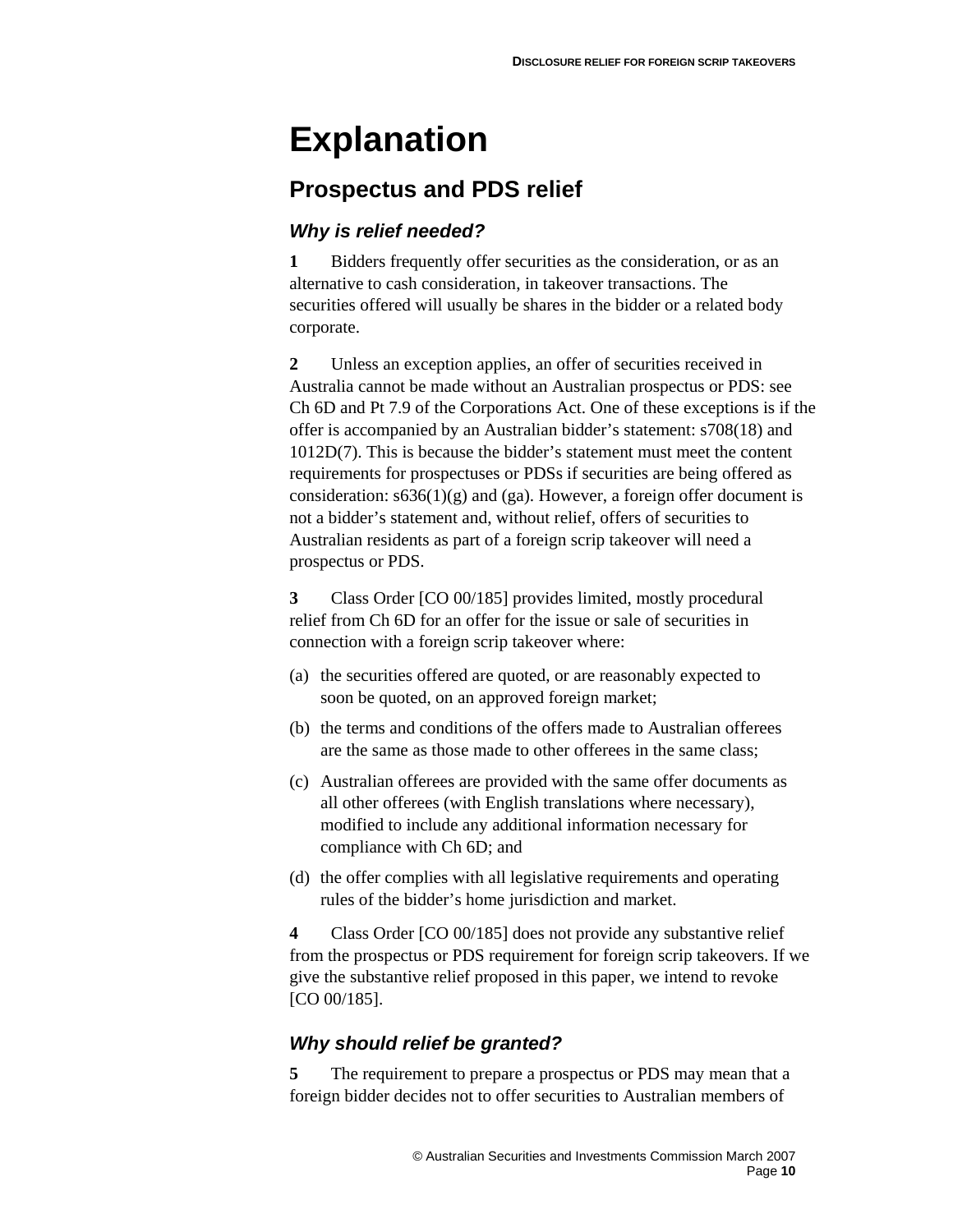a target. This may mean that Australian members would only be entitled to cash, while non-Australian members could choose between cash and securities. There may be advantages associated with electing to receive securities as consideration over cash e.g. the securities may appreciate in value rapidly.

**6** For reasons of international comity, Australian regulatory requirements should not impose excessive costs or obstacles on primarily foreign business transactions unless there is a clear need for Australian investor protection. The requirement to prepare a prospectus or PDS imposes substantial costs on what is primarily a foreign business transaction. These costs are not justified when the transaction is subject to comparable regulation in another jurisdiction, and only a small number of Australians are affected by it. The Australian investors have accepted the jurisdiction of foreign law by investing on a foreign market.

**7** As discussed in paragraphs 9 to 14, other jurisdictions offer various forms of relief for foreign regulated takeovers. Although the details of overseas relief vary between jurisdictions, providing our proposed relief would be consistent with the overall approach taken in those jurisdictions.

**8** In addition to proposing disclosure relief for offers of securities under foreign scrip takeovers, we propose to provide relief from the onsale provisions in s707(3) and 1012C(6). Without on-sale relief, a person who receives securities in the circumstances described in s707(3) or 1012C(6) would not be able to sell those securities within Australia within 12 months of receiving them unless the person provides a prospectus or PDS or an exemption from the on-sale provisions applies.

### *What is the current approach in foreign jurisdictions?*

**9** The United States, the United Kingdom, Singapore and Hong Kong all provide, or are proposing to provide, some form of disclosure relief for offers of securities under foreign scrip takeovers.

### United States

**10** In the United States, a foreign corporation making a takeover offer in which securities are offered as consideration is given an exemption from all US prospectus requirements under rule 802 of the general rules and regulations promulgated under the *Securities Act 1933* where:

- (a) the shareholding of US residents in the foreign company is no more than 10% of issued capital that is the subject of the bid;
- (b) the issuer permits 'US holders' to participate in the offer on terms as favourable as any other security holder;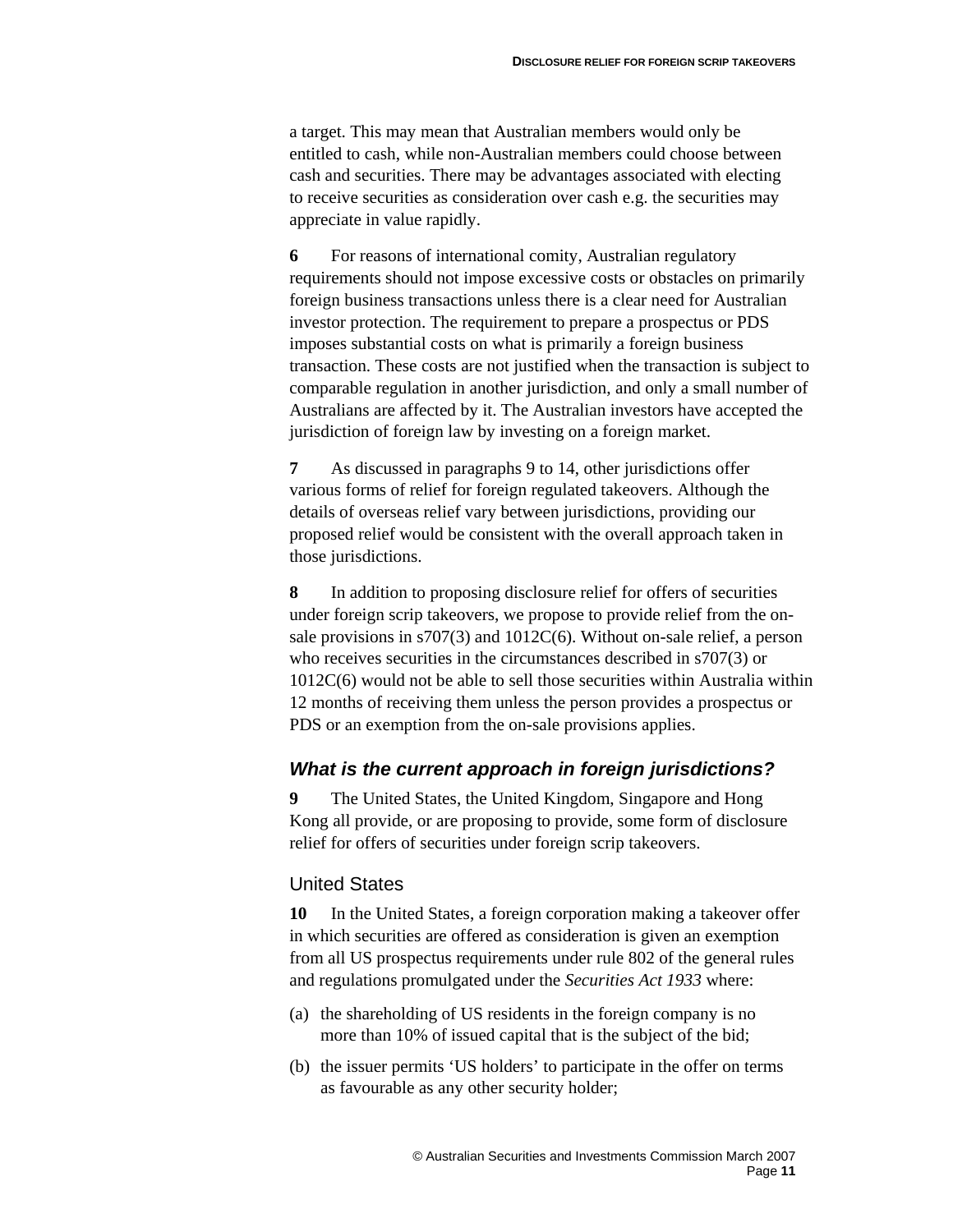- (c) the issuer:
	- (i) translates any 'informational document' into English;
	- (ii) provides the documents on a comparable basis to how they are provided in its home jurisdiction; and
	- (iii) reasonably informs US holders if it publishes informational documents relating to the offer in its home jurisdiction; and
- (d) a disclaimer in a prescribed form is included prominently in the offer document. The disclaimer must state that:
	- (i) the offer is for the securities of a foreign company;
	- (ii) the offer is subject to disclosure requirements that are different from those of the US;
	- (iii) any financial statements included in the document may not be prepared on a basis comparable to US standards;
	- (iv) US securities laws may not be enforceable in a foreign court and it may be difficult to compel a foreign company to subject itself to a US court; and
	- (v) the issuer may purchase securities otherwise than under the offer, for example by open market actions.

#### United Kingdom

**11** In the United Kingdom, a prospectus is required for an offer of securities to the public unless a relevant exception applies:  $s85(1)$  of the *Financial Services and Markets Act 2000* (UK).

**12** There is an exception (s85(5)(b) and prospectus rule 1.2.2) for securities offered in connection with a scrip takeover bid if a document is available containing information which is regarded by the Financial Services Authority as being equivalent to that of a prospectus, taking into account the requirements of European Community legislation.

#### Singapore

**13** In Singapore, the prospectus provisions of the *Securities and Futures Act 2001* (Singapore) do not apply to securities offered in connection with a scrip takeover bid for shares in a foreign corporation that is not listed on an approved exchange in Singapore, where the offer:

- (a) is extended to all members of the corporation or the relevant class of security holders (other than the offeror); and
- (b) complies with the laws, codes and other requirements relating to takeovers of the country in which the target corporation is incorporated: s273 of the *Securities and Futures Act 2001*.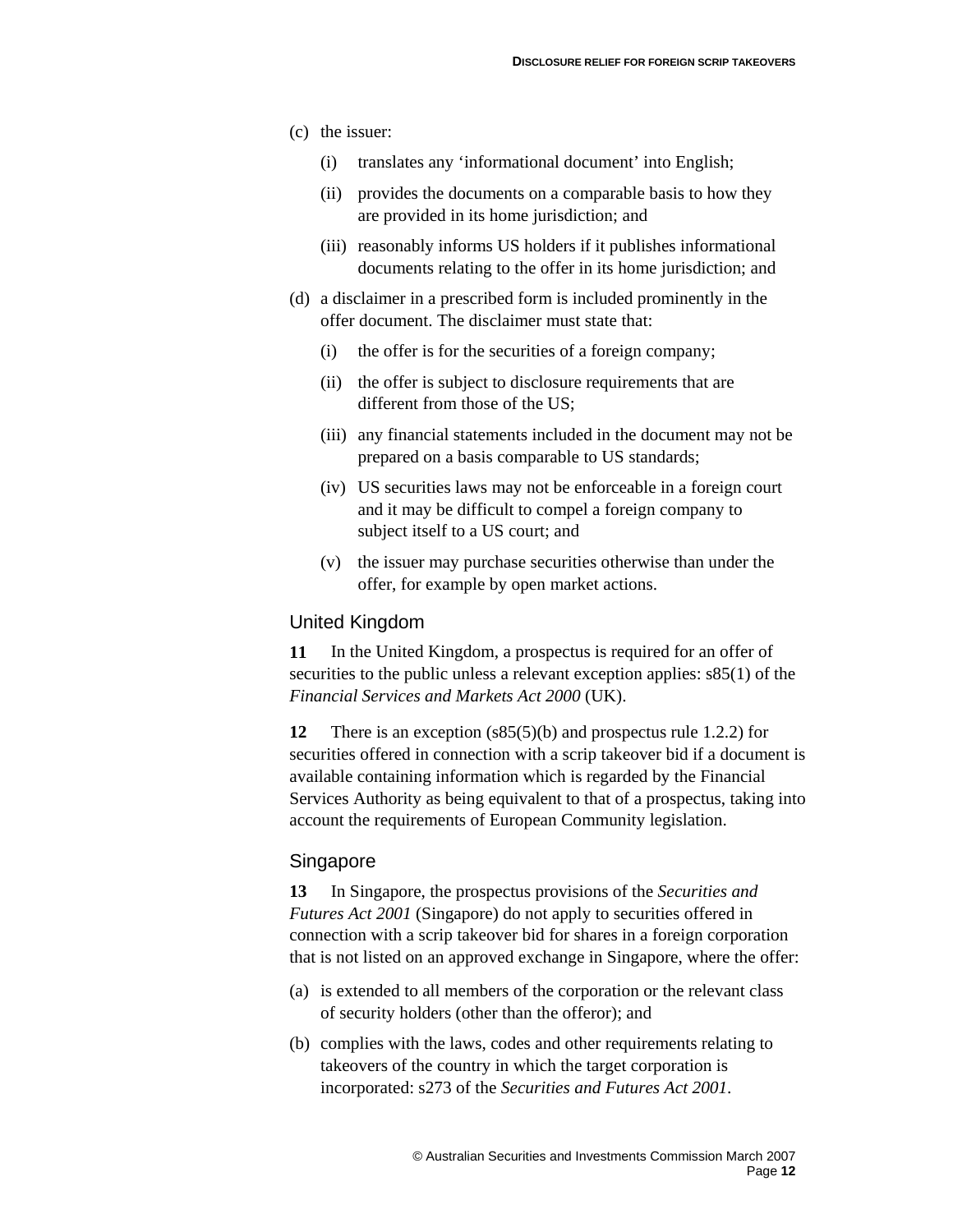### Hong Kong

**14** Hong Kong is proposing to exempt from its prospectus regime offers made to holders of shares or debentures in the context of a foreign regulated takeover or merger where:

- (a) the offers comply with the laws and regulatory requirements of the target's home jurisdiction and any principal stock exchange on which it is listed; and
- (b) the laws and regulatory requirements apply in a recognised jurisdiction which has disclosure requirements that are comparable to the disclosure requirements in the Hong Kong Code on Takeovers and Mergers: paragraphs 27 to 28 of *Consultation Conclusions on the Consultation Paper on Possible Reforms to the Prospectus Regime in the Companies Ordinance* (Securities and Futures Commission, September 2006).

## **Prescribed threshold for Australian holdings**

**15** It is a condition of the proposed relief that Australian residents hold no more than 10% of the bid class securities. Where Australian residents hold no more than 10% of the bid class securities, a foreign scrip takeover is likely to be primarily a foreign business transaction. The 10% threshold is also consistent with the percentage threshold applicable to relief from the prospectus requirements for rights offers by foreign companies under Class Order [CO 00/183] *Foreign rights issue*.

**16** The proposed test for determining the level of Australian ownership recognises that Australian residents may hold securities in foreign companies through nominees. When calculating the 10% threshold, we propose that the bidder must take account of beneficial ownership information known to it or publicly available in beneficial ownership documents lodged in the target's jurisdiction of incorporation or in the jurisdiction of an approved foreign market on which the bid class securities are quoted. While this will not provide a complete picture of the level of underlying Australian ownership, a more onerous test may discourage bidders from making use of any relief.

# **Approved foreign markets**

**17** The following are approved foreign markets for the purposes of the relief proposed in this paper:

- (a) American Stock Exchange;
- (b) Borsa Italiana;
- (c) Bursa Malaysia Main Board and Bursa Malaysia Second Board;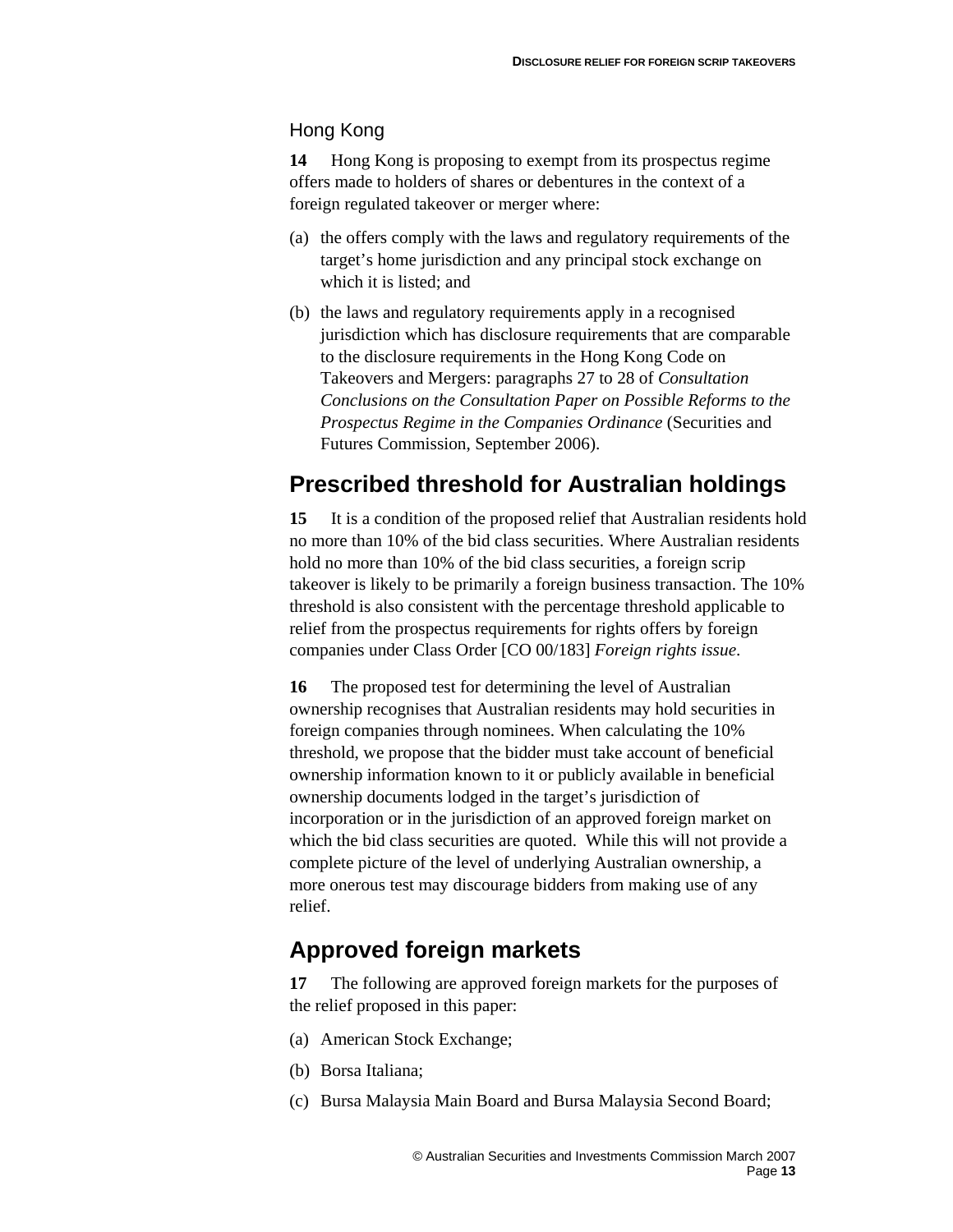- (d) Euronext Amsterdam;
- (e) Euronext Paris;
- (f) Frankfurt Stock Exchange;
- (g) Hong Kong Stock Exchange;
- (h) JSE;
- (i) London Stock Exchange;
- (j) NASDAQ Stock Market;
- (k) New York Stock Exchange;
- (l) New Zealand Exchange;
- (m) Singapore Exchange;
- (n) SWX Swiss Exchange;
- (o) Tokyo Stock Exchange; and
- (p) Toronto Stock Exchange.

**18** Policy Statement 72 *Foreign securities prospectus relief* [PS 72] sets out the criteria we take into account when considering an application to add a market to the list of approved foreign markets. The market must:

- (a) be a member of the World Federation of Exchanges (formerly the Federation Internationale des Bourses de Valeurs);
- (b) be internationally recognised (that is it has concessional treatment and recognition from other jurisdictions);
- (c) have rules which meet ASX's listing and quotation, market information, regulatory and trading and settlement principles;
- (d) be a key world trading centre; and
- (e) be overseen by a government regulatory authority: [PS 72.64].

**19** The proposed requirement for the relevant securities in the target to be quoted on an approved foreign market and for the takeover to be regulated in the jurisdiction of an approved foreign market is aimed at providing Australian offerees with a level of protection by ensuring that:

- (a) a foreign scrip takeover is a serious transaction involving a substantial body with a large number of security holders occurring in an informed market; and
- (b) foreign scrip takeovers are subject to regulation (particularly disclosure requirements) that is comparable to Australian regulation.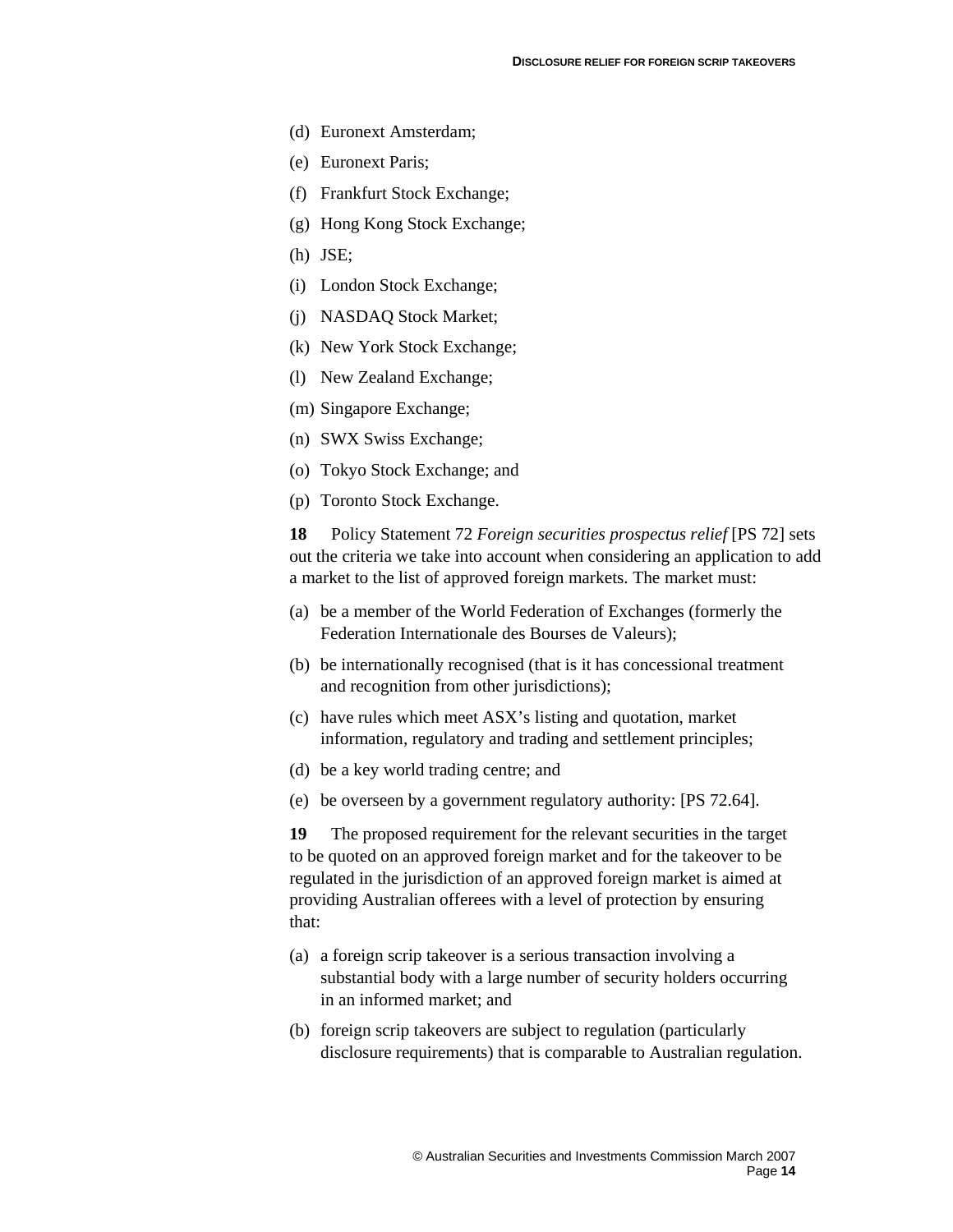## **Foreign regulatory compliance**

**20** A bidder must take all reasonable steps to ensure that the foreign scrip takeover is carried out according to applicable regulatory requirements. We have not proposed that compliance with foreign regulatory requirements must be complete so as to avoid the possibility that a minor or technical breach would disentitle a bidder to relief.

## **Information requirement**

**21** We propose that Australian offerees must receive English language disclosure about the securities offered to them so that they are able to make an informed assessment of those securities. However, we are seeking submissions on:

- (a) the extent to which the requirement for English language disclosure may mean that bidders do not extend offers of securities to Australian members of a target; and
- (b) if an English translation is not available, whether an appropriate balance between investor protection and facilitating Australian participation would be achieved by allowing documents to be provided in the language typically used by the target company to communicate with its security holders.

# **Equality requirement**

**22** Offers made to Australian offerees must be on terms that are as least as favourable as those applicable to foreign offerees. It would be inappropriate to grant relief to facilitate a transaction under which Australian offerees were treated less favourably than foreign offerees.

# **Disclaimer**

**23** We do not propose that a bid document sent to Australian offerees must contain a disclaimer. That is because we expect that Australian offerees would understand that foreign takeovers are not generally governed by Australian regulation. Further, we do not wish to be prescriptive as to the content requirements of bid documents that are subject to foreign regulation.

# **Foreign compromises and arrangements**

**24** We note that Class Order [CO 07/9] *Prospectus relief for foreign schemes of arrangement and PDS relief for Part 5.1 schemes and foreign schemes of arrangement* provides relief from the prospectus and PDS requirements for offers of securities under compromises or arrangements in the following foreign jurisdictions whose regulation has the same essential characteristics as Pt 5.1 of the Corporations Act: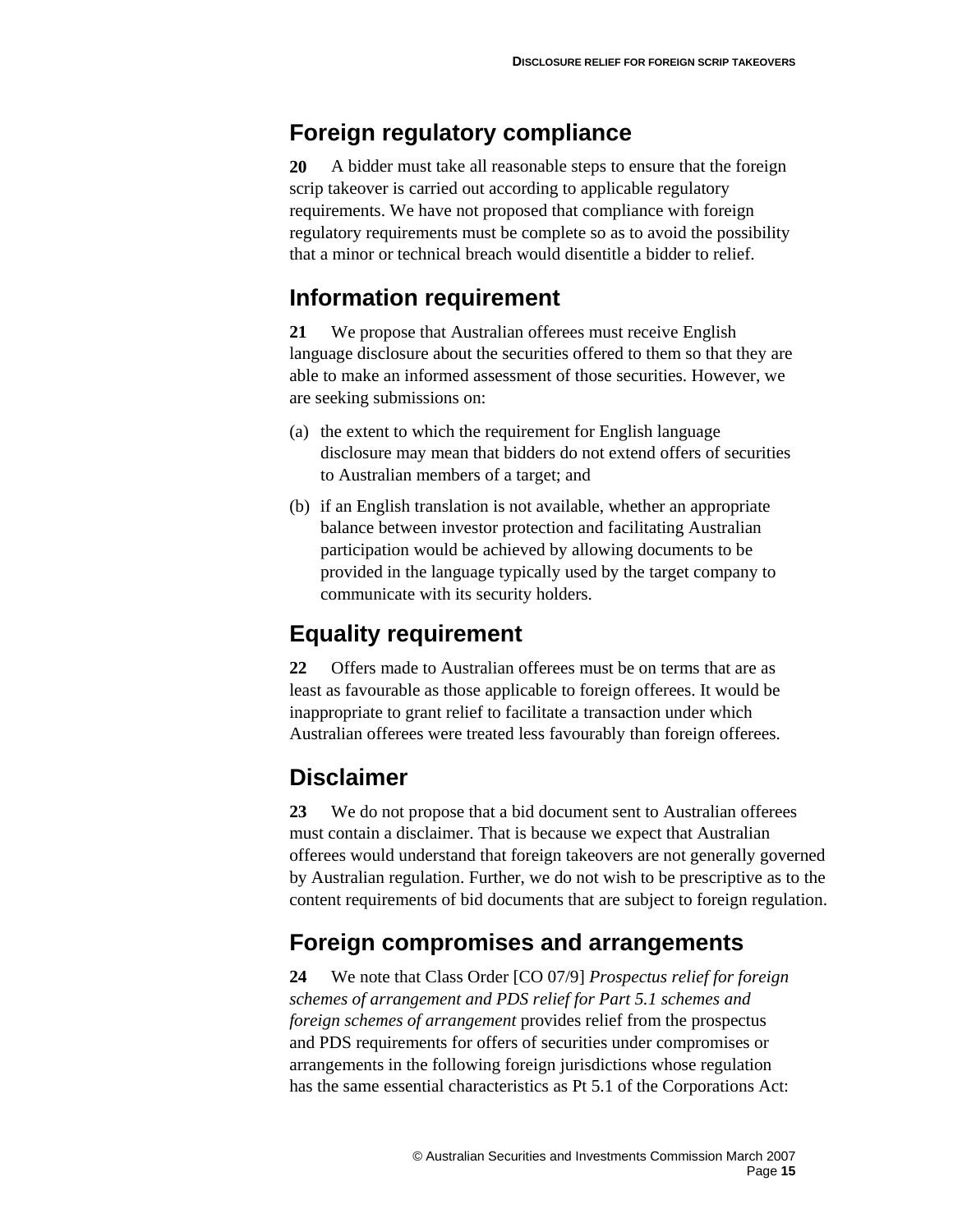- (a) Hong Kong;
- (b) Malaysia;
- (c) New Zealand;
- (d) Singapore;
- (e) South Africa; and
- (f) the United Kingdom.

**25** We may also provide case-by-case prospectus and PDS relief for foreign regulated compromises and arrangements with the same essential characteristics as Pt 5.1: see [PS 188.21].

### **Licensing relief**

**26** If a bidder or a target provides a bid document to Australian residents in connection with a foreign regulated takeover, whether scrip or cash, this may be providing general advice.

**27** Class Order [CO 03/606] *Financial product advice – exempt documents* provides licensing relief so that issuers of certain documents (including Australian bidder's and target's statements) are not required to obtain an AFSL for the provision of any general advice contained in those documents.

**28** Approved foreign jurisdictions provide takeover regimes which offer a comparable level of disclosure and investor protection to that provided in Australia. Where a takeover is regulated in an approved foreign jurisdiction, we propose to extend the relief contained in [CO 03/606] so that it covers bid documents for the takeover.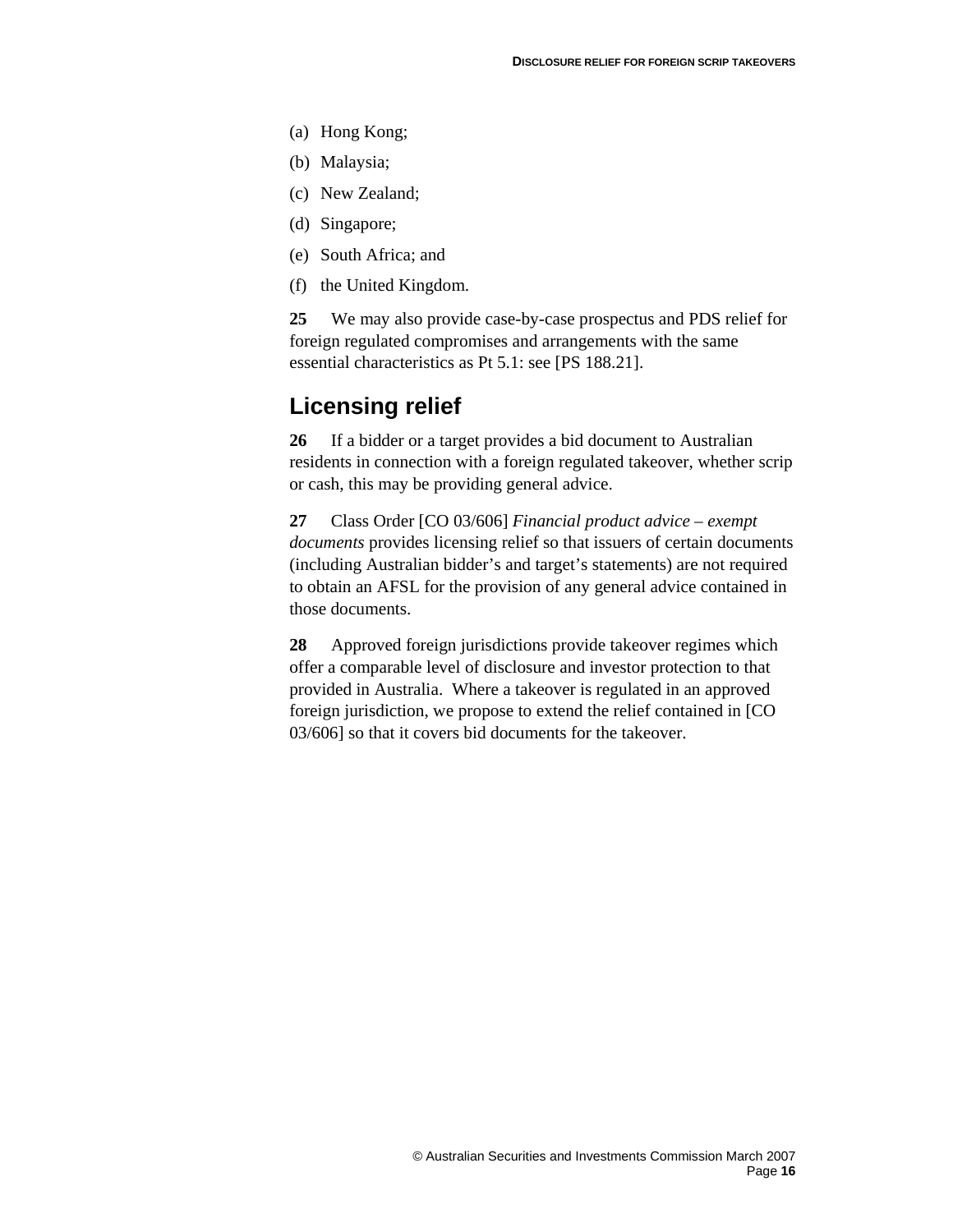# **Regulatory and financial impact**

**1** We have considered the regulatory and financial impact of the policy proposals in this paper. Based on the information that we currently have, we believe that our proposals strike an appropriate balance between facilitating commercial activity and ensuring investor protection.

# **Important details sought from you**

**2** So that we can more fully assess the financial and regulatory impact of our proposals we specifically invite you to provide details of:

- (a) the number and size of recent foreign scrip takeovers in which offers of securities have not been extended to Australian investors, together with details of the percentage holdings of Australian investors in those transactions;
- (b) the number and size of recent foreign scrip takeovers in which offers of securities have been extended to Australian investors, together with details of the percentage holdings of Australian investors in those transactions;
- (c) the profile of Australian wholesale and retail investors who make direct investments in foreign entities and the nature of those investments;
- (d) the extent to which Australian investors in foreign entities hold securities through foreign nominees;
- (e) the extent to which bidders structure foreign scrip takeovers to allow participation by those Australian investors for whom a prospectus or PDS is not required (e.g. professional investors under s708(11));
- (f) the extent to which our proposed relief will make it more likely that offers of securities under foreign scrip takeovers will be extended to Australian investors;
- (g) other possible options that would achieve our objectives; and
- (h) the likely financial impact of the proposals.

**3** In particular, give consideration to the costs and benefits of these proposals. Where possible, we are seeking both quantitative and qualitative data.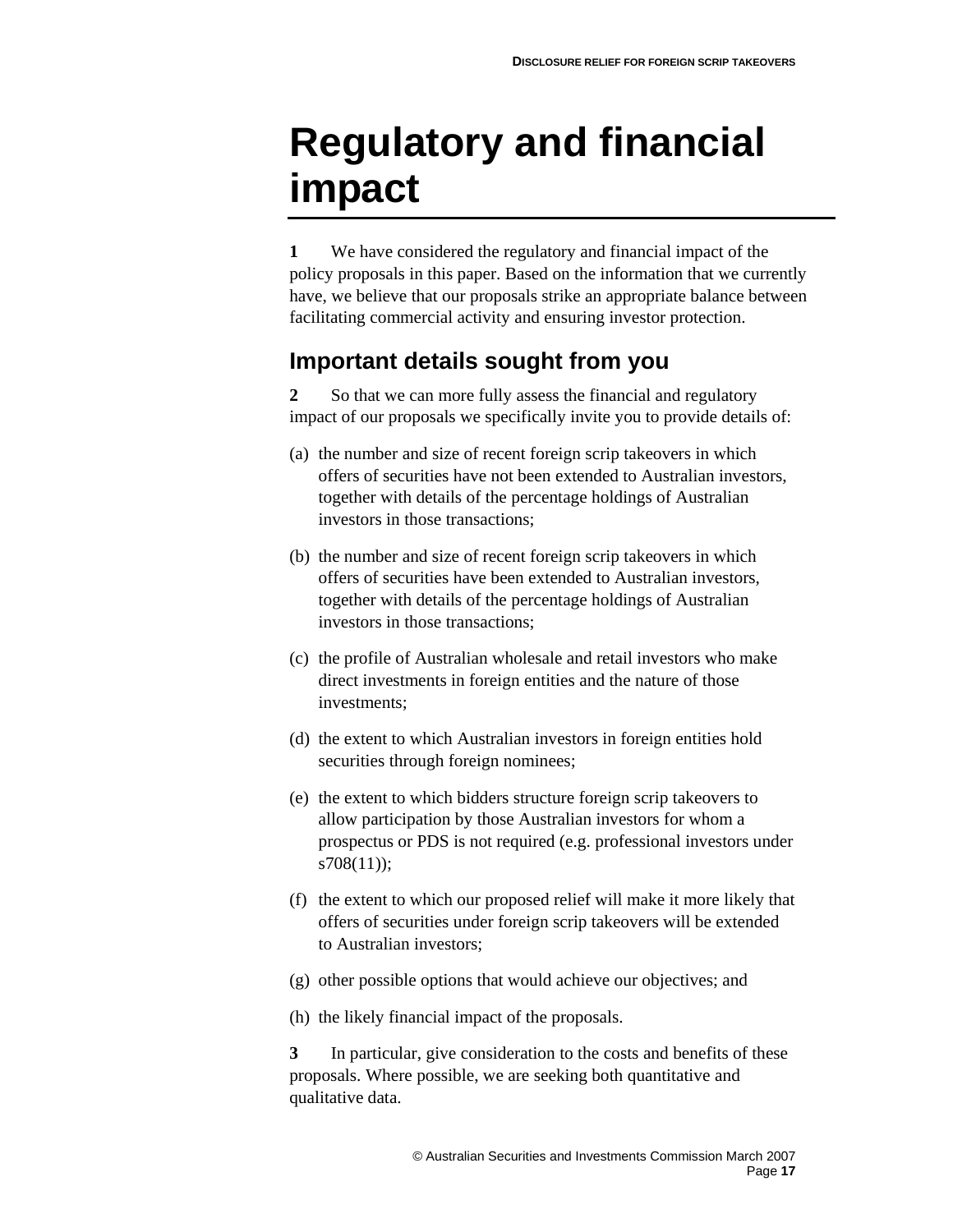# **Development of policy proposal**

This policy proposal results from ASIC's acknowledgement of the costs faced by bidders in extending foreign scrip takeover offers to Australian residents and through our observation of the developments occurring in other jurisdictions.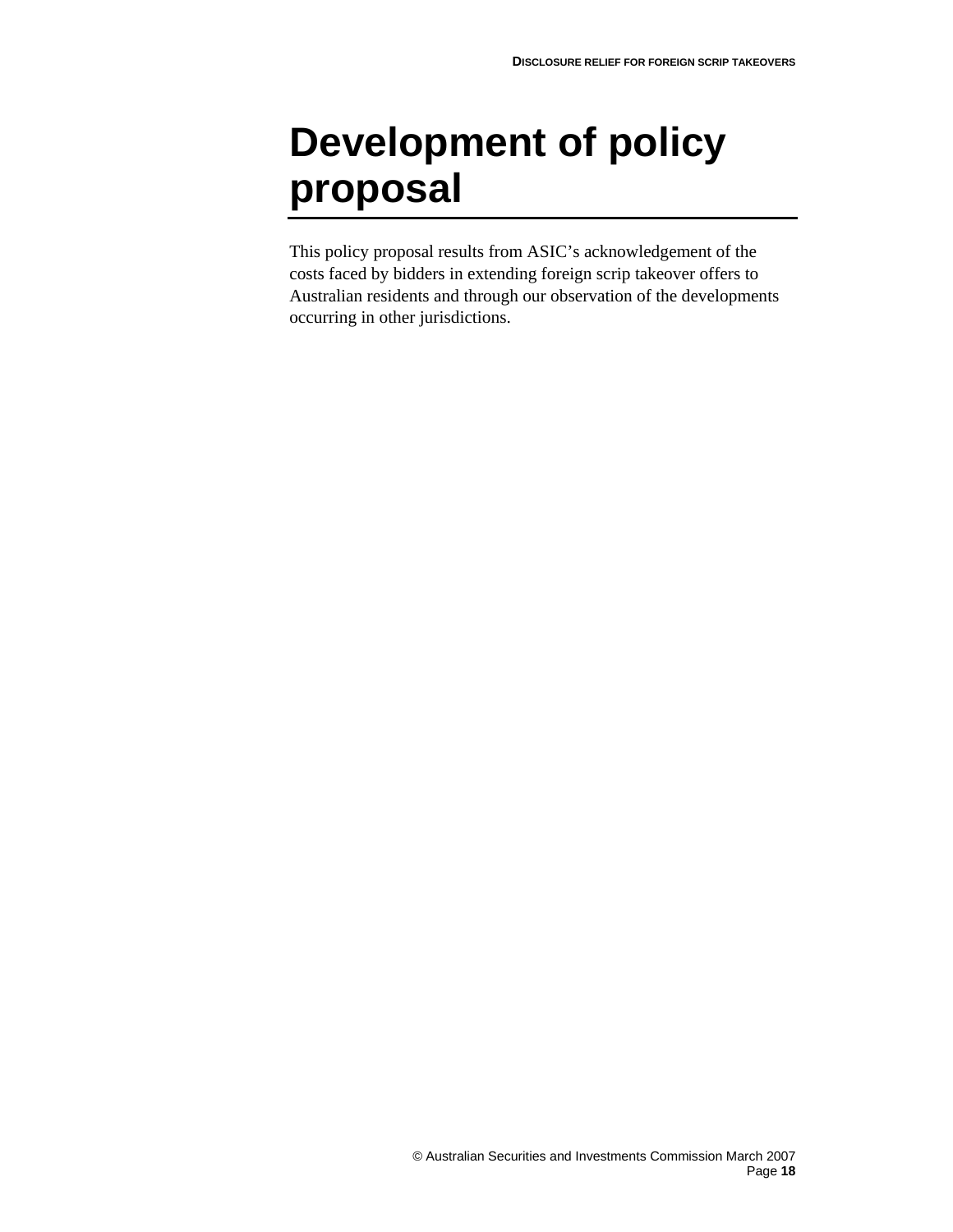# **Key terms**

In this policy proposal, terms have the following meanings:

**approved foreign market** A foreign market approved by ASIC under [PS 72]. (Those approved at the date of this paper are listed in paragraph 17 of the Explanation section of this paper).

**AFSL** Australian financial services licence.

**ASIC** Australian Securities and Investments Commission.

**ASX** Australian Stock Exchange.

**bid class** The class or classes of securities the subject of a foreign scrip takeover.

**bid document** A document provided to holders of bid class securities in connection with a foreign regulated takeover.

**bidder** A person offering to acquire bid class securities under a foreign scrip takeover.

**[CO 00/185]** (for example) An ASIC class order (in this example numbered 00/185).

**Corporations Act** The *Corporations Act 2001* including regulations made for the purposes of the Corporations Act.

**foreign regulated takeover** A transaction involving the acquisition of control or potential control of a foreign body or a substantial interest in that body that involves an offer being made to acquire all or some of the securities held by:

- (a) all holders of securities in the foreign body in the same class; or
- (b) all such holders other than the person making the offer, that person and their associates or any other person to whom, under the regulatory requirements applicable to the transaction, the offer does not have to be made.

**foreign scrip takeover** A foreign regulated takeover where securities form all or part of the consideration offered for bid class securities.

**general advice** Has the meaning given in s766B(4) of the Corporations Act.

**offeree** A person to whom an offer of securities under a foreign scrip takeover is made.